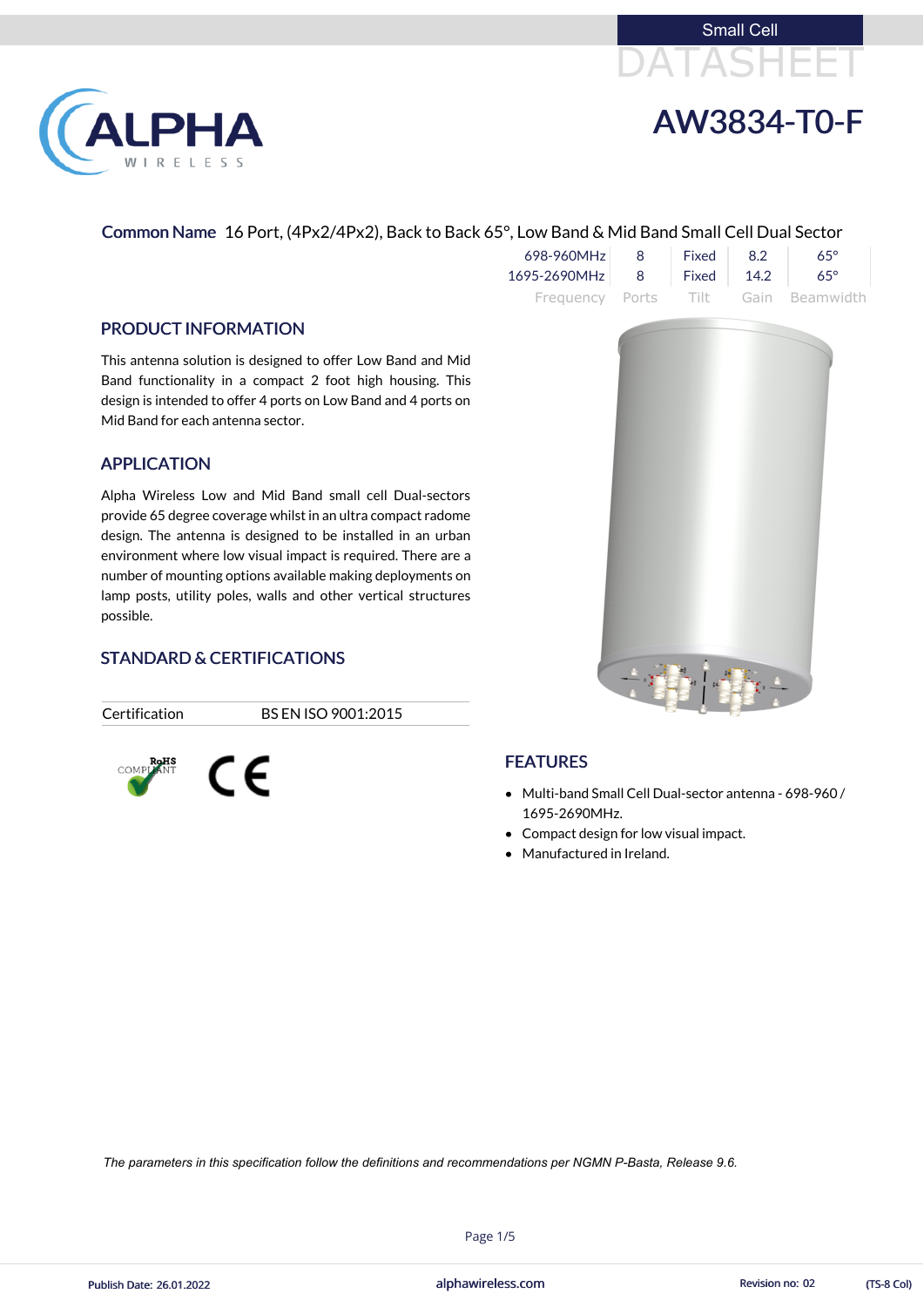Small Cell



AW3834-T0-F

## TECHNICAL SPECIFICATION

| <b>Electrical Specifications</b>     |               | Low Band                     |                     |                              | Mid Band           |                              |                              |                              |                              |
|--------------------------------------|---------------|------------------------------|---------------------|------------------------------|--------------------|------------------------------|------------------------------|------------------------------|------------------------------|
| Frequency Range per Input            | <b>MHz</b>    | 698-755                      | 755-820             | 820-890                      | 890-960            | 1695-1995                    | 1920-2170                    | 2170-2500                    | 2500-2690                    |
| Polarisation                         |               |                              | +/-45° Slant Linear |                              |                    |                              |                              |                              |                              |
| Gain Basta                           | dBi           | $6.7 \pm 0.5$                | $7.1 \pm 0.5$       | $7.4 \pm 0.5$                | $7.7 \pm 0.5$      | $12.3 \pm 0.5$               | $12.8 \pm 0.5$               | $13.3 \pm 0.5$               | $13.7 \pm 0.5$               |
| <b>Gain Max</b>                      | dBi           | 7.2                          | 7.6                 | 7.9                          | 8.2                | 12.8                         | 13.3                         | 13.8                         | 14.2                         |
| Azimuth Beamwidth                    | Degree        | $75^\circ$                   | $72^\circ$          | $70^\circ$                   | $66^\circ$         | $68^\circ$                   | $66^\circ$                   | $62^\circ$                   | $58^\circ$                   |
| Azimuth Beam Squint                  | Degree $\leq$ | $5^{\circ}$                  | $5^{\circ}$         | $5^{\circ}$                  | $5^\circ$          | $5^\circ$                    | $5^\circ$                    | $5^{\circ}$                  | $5^{\circ}$                  |
| <b>Elevation Beamwidth</b>           | Degree        | $88^{\circ}$ +/- $9^{\circ}$ | $72^{\circ}$ +/-8°  | $66^{\circ}$ +/- $7^{\circ}$ | $64^{\circ}$ +/-8° | $19^{\circ}$ +/- $2^{\circ}$ | $17^{\circ}$ +/- $2^{\circ}$ | $15^{\circ}$ +/- $2^{\circ}$ | $13^{\circ}$ +/- $2^{\circ}$ |
| <b>Electrical Downtilt</b>           | Degree        | T <sub>0</sub> °             | TO <sup>o</sup>     | TO <sup>o</sup>              | TO <sup>o</sup>    | TO <sup>o</sup>              | TO <sup>o</sup>              | TO <sup>o</sup>              | TO <sup>o</sup>              |
| <b>Electrical Downtilt Deviation</b> | Degree $\leq$ | $5^\circ$                    | $5^{\circ}$         | $5^\circ$                    | $5^{\circ}$        | $1.5^\circ$                  | $1.5^\circ$                  | $1.5^\circ$                  | $1.5^\circ$                  |
| Impedance                            | Ohms          | 50                           | 50                  | 50                           | 50                 | 50                           | 50                           | 50                           | 50                           |
| <b>VSWR</b>                          | NA <          | 1.5                          | 1.5                 | 1.5                          | 1.5                | 1.5                          | 1.5                          | 1.5                          | 1.5                          |
| <b>Return Loss</b>                   | dB >          | 14                           | 14                  | 14                           | 14                 | 14                           | 14                           | 14                           | 14                           |
| Isolation                            | dB >          | 20                           | 20                  | 20                           | 20                 | 20                           | 20                           | 20                           | 20                           |
| Passive Intermodulation              | dBc <         | $-150$                       | $-150$              | $-150$                       | $-150$             | $-150$                       | $-150$                       | $-150$                       | $-150$                       |
| <b>Cross Polar Discrimination</b>    | dB >          | 16                           | 16                  | 16                           | 16                 | 16                           | 16                           | 16                           | 16                           |
| Maximum Effective Power Per<br>Port  | W             | 100                          | 100                 | 100                          | 100                | 250                          | 250                          | 250                          | 250                          |

# Representative Pattern Files







alphawireless.com

## Page 2/5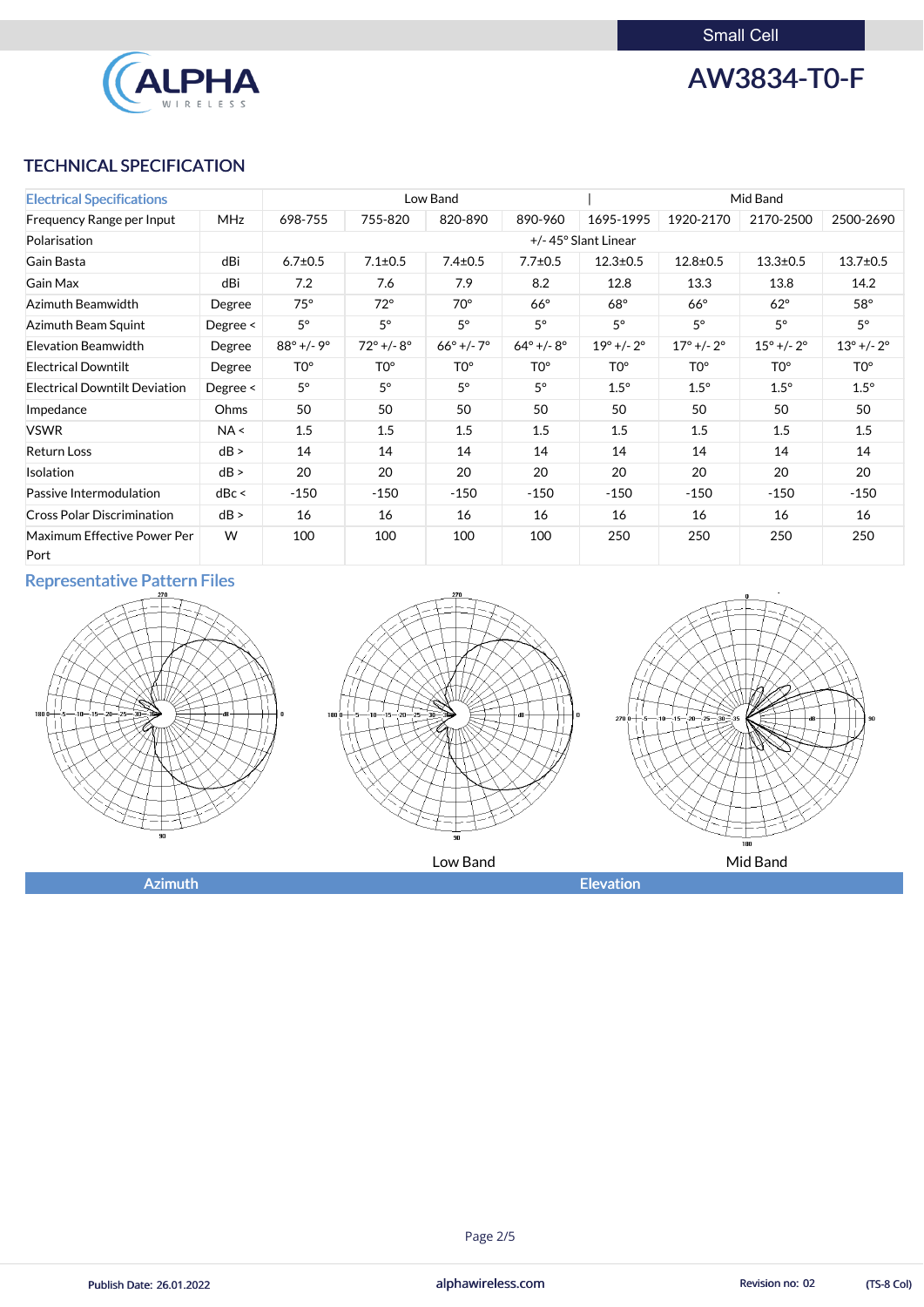

# AW3834-T0-F

# TECHNICAL SPECIFICATION

# Mechanical Specifications

| <b>Dimensions</b>                               | $mm$ (in)                | $610(24) \times 365(14.3)$ - (LxD) |
|-------------------------------------------------|--------------------------|------------------------------------|
| Packing Size (LxWxD)                            | $mm$ (in)                | 685 (27) x 448 (17.6) x 448 (17.6) |
| Net Weight (antenna)                            | kg (lb)                  | 7.7(17)                            |
| Net Weight (mount)                              | kg (lb)                  | 5.9(13)                            |
| Shipping Weight                                 | kg (lb)                  | 15.6 (34.4)                        |
| Connector Type (Female)                         | -                        | $4.3 - 10$                         |
| <b>Connector Position</b>                       | $\overline{\phantom{a}}$ | <b>Bottom</b>                      |
| <b>Connector Quantity</b>                       |                          | 16 (8P Low Band, 8P Mid Band)      |
| Windload Frontal (at Rated Wind Speed: 150km/h) | $N$ (lbf)                | 180 (40)                           |
| Windload Lateral (at Rated Wind Speed: 150km/h) | $N$ (lbf)                | 180 (40)                           |
| <b>Survival Wind Speed</b>                      | $km/h$ (mph)             | 200 (125)                          |
| <b>Radome Material</b>                          |                          | ASA capped ABS                     |
| Radome Colour                                   | <b>RAL</b>               | 7035 (light grey)                  |
| <b>Product Compliance Environmental</b>         |                          | <b>RoHS</b>                        |
| <b>Lightning Protection</b>                     |                          | DC Grounded                        |
| Cold Temperature Survival                       | Celsius (Fahrenheit)     | $-40(-40)$                         |
| Hot Temperature Survival                        | Celsius (Fahrenheit)     | 70 (158)                           |

# Array Layout and RET Information

| R2                   | Array                                                       | <b>Frequency</b><br><b>MHz</b> |         |  |
|----------------------|-------------------------------------------------------------|--------------------------------|---------|--|
|                      | R1                                                          | 617-894                        | $1 - 2$ |  |
| Υ1<br>Y <sub>2</sub> | R2                                                          | 617-894                        | $3 - 4$ |  |
|                      |                                                             | 1695-2690                      | $5 - 6$ |  |
|                      | Y2                                                          | 1695-2690                      | $7 - 8$ |  |
| R <sub>1</sub>       | Note: Coloured box sizes do not<br>represent antenna sizes. |                                |         |  |

alphawireless.com

### Page 3/5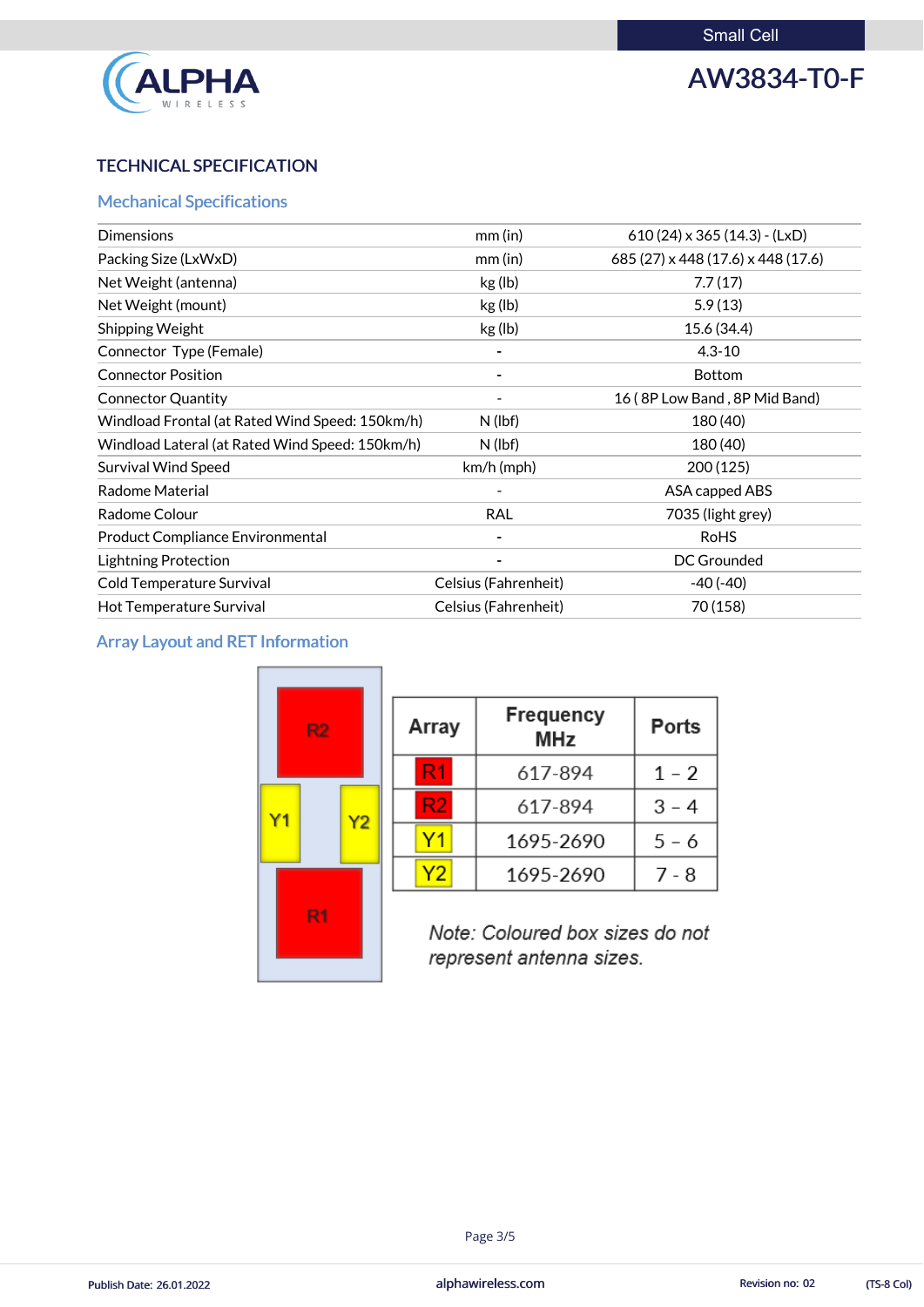Small Cell



# AW3834-T0-F

# TECHNICAL SPECIFICATION

## Mechanical Illustration